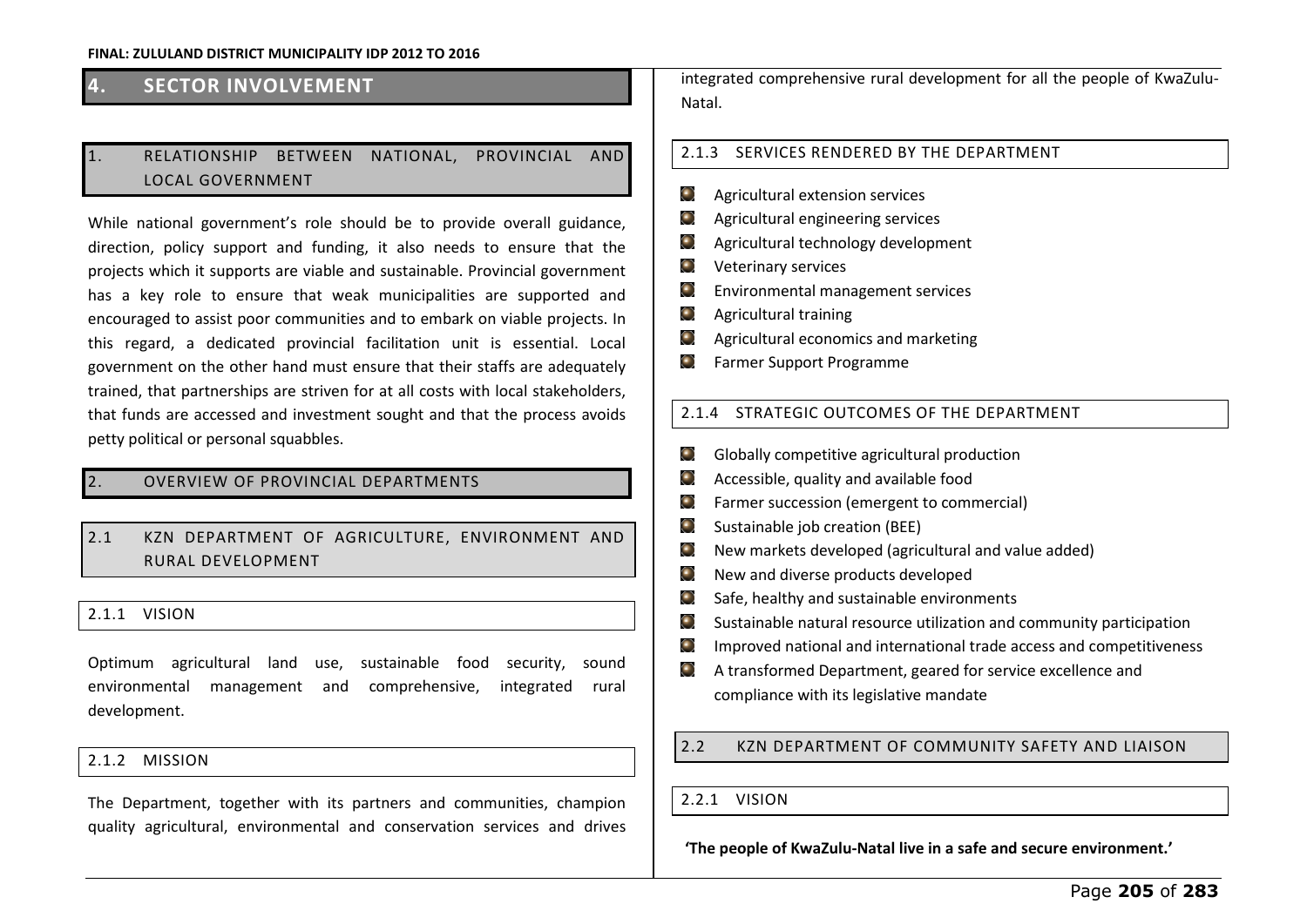## 2.2.2 MISSION

'Be the lead agency in driving the integration of community safety initiatives, towards a crime-free KwaZulu-Natal.'

## 2.2.3 STRATEGIC GOALS AND OBJECTIVES

Strategic Goal 1: Promote democratic accountability and transparency in the police service and direct the South African Police Service towards effectively addressing provincial needs and priorities.

## Strategic Objectives:-

- Evaluate police service delivery and compliance with national policy  $\left( \bullet \right)$ standards and make recommendations for redress where required.
- Address service delivery complaints against the police to support the raising of service standards.
- Assess the effectiveness of visible policing in the province.

Strategic Goal 2: To promote good relations and establish partnerships between the police and the communities.

## Strategic Objectives:-

- Oversee the establishment and functioning of community policing forums at all police stations in the province.
- $\bullet$ Enhance the capacity of the community police structures to improve cooperation between the police and the community.
- Promote community dialogue and participation in support of crime  $\bigodot$ Prevention initiatives and activities.

Strategic Goal 3: To facilitate the development and co-ordination of social crime prevention initiatives.

Strategic Objectives:-

- Develop and execute social crime prevention programmes at provincial  $\odot$ and local level.
- Research and develop social crime prevention responses to community  $\odot$ safety priorities.
- $\left( \begin{matrix} \bullet \\ \bullet \end{matrix} \right)$ Consolidate the Community Safety Network Structure.

Strategic Goal 4: To promote and support Victim Empowerment.

### Strategic Objectives:-

- $\bigodot$ Promote the establishment of a Victim Support Network.
- $\odot$ Promote special support programmes for victims.
- Raise the awareness of protective rights among vulnerable groups.  $\bigodot$
- 2.3 KZN DEPARTMENT OF CO-OPERATIVE GOVERNANCE AND TRADITIONAL AFFAIRS

## 2.3.1 VISION

People centered sustainable co-operative governance, which focuses on effective service delivery responsive to the needs of the community.

## 2.3.2 MISSION

To strengthen cooperation amongst all spheres of government, support and build capacity of local governance institutions, facilitate and coordinate stakeholder engagement, in pursuance of people-centered, accelerated service delivery.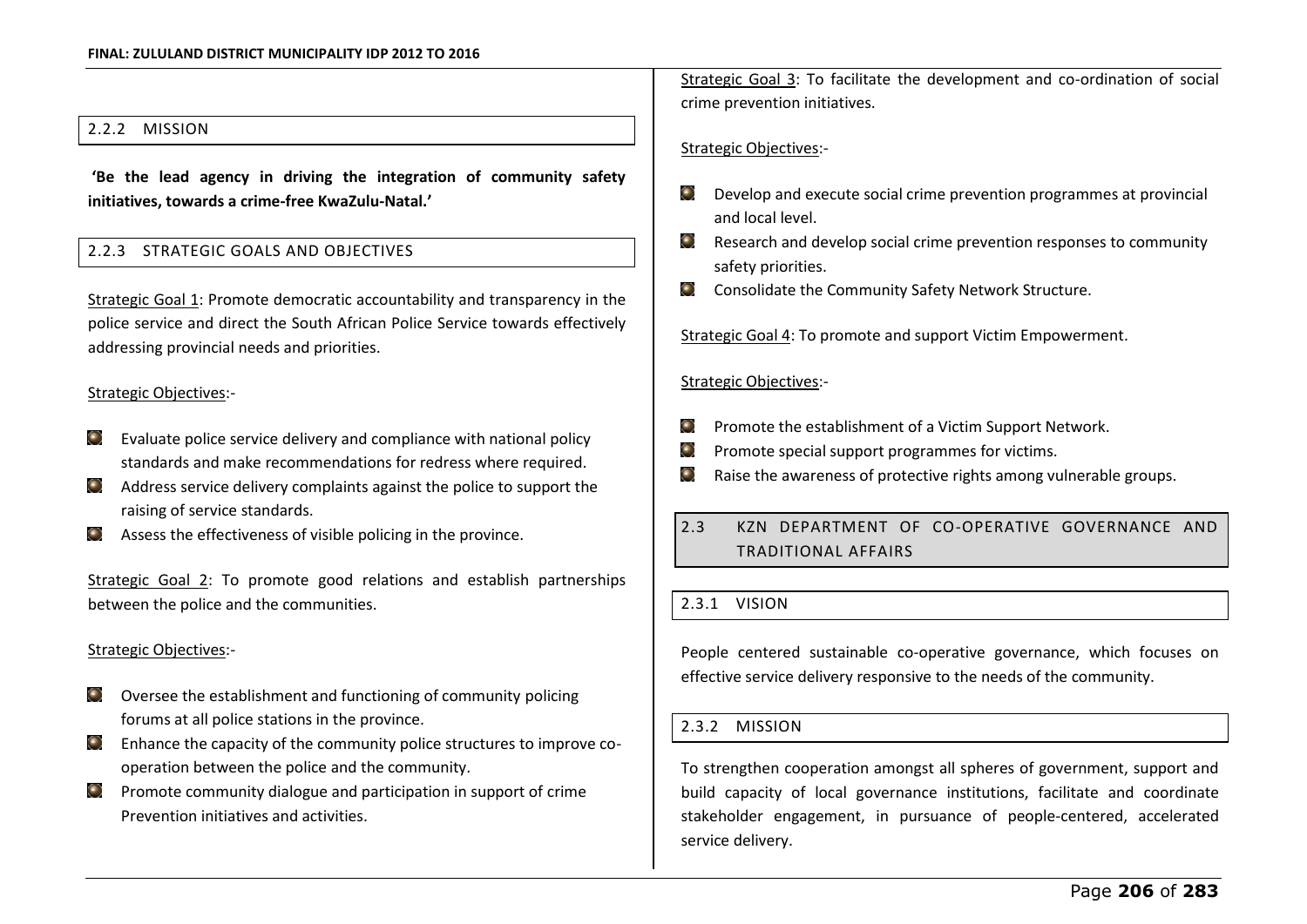## 2.3.3 PROGRAMME OVERVIEW

The services rendered by the department are categorized under 6 programmes.

### Programme 1: **[Administration](http://www.kzncogta.gov.za/LinkClick.aspx?link=108&tabid=71&language=en-US)**

This programme is dedicated to all supporting services within the department, as well as the Office of the Ministry and all special projects. The programme consists of two sub-programmes, namely Office of the MEC and Corporate Services.

## Programme 2: [Local Governance](http://www.kzncogta.gov.za/LinkClick.aspx?link=109&tabid=71&language=en-US)

This Branch forms part of the Chief of Operations. This Branch manages service delivery in support of effective local government. The core functions of this branch are as follows:-

- Promote good governance in municipalities  $\bigodot$
- Manage and co-ordinate municipal finances.  $\bullet$
- Facilitate and co-ordinate municipal planning.  $\left( \bullet \right)$
- Manage and co-ordinate municipal infrastructure development.  $\odot$
- Provide operational support to the Senior General Manager.  $\left( \bullet \right)$

## Programme 3: [Development and Planning](http://www.kzncogta.gov.za/LinkClick.aspx?link=110&tabid=71&language=en-US)

This Chief Directorate forms part of the Branch: Local Governance. This Chief Directorate facilitates and co-ordinates municipal planning. The core functions of this Chief Directorate are as follows:-

- Support Municipal IDP processes.  $\bullet$
- Ensure Municipal Performance Management.
- Support the development of spatial development frameworks
- Provide administrative support services to the Business Unit.

## Programme 4: **[Traditional Institutional Management](http://www.kzncogta.gov.za/LinkClick.aspx?link=111&tabid=71&language=en-US)**

The purpose of this programme is to support and enhance the capacity of traditional authorities/councils. The programme consists of three subprogrammes, namely Traditional Institutional Administration, Traditional Resource Administration and Traditional Land Administration.

## Programme 5: **[Urban and Rural Development](http://www.kzncogta.gov.za/LinkClick.aspx?link=112&tabid=71&language=en-US)**

This Chief Directorate forms part of the Branch: Business Support Services. This Chief Directorate To promotes urban and rural development by addressing challenges of poverty, job creation and under development. The core functions of this Chief Directorate are as follows:-

- To develop rural strategic interventions for rural development.  $\bigodot$
- $\bigodot$ To develop strategic interventions to address poverty and underdevelopment in urban areas.
- To improve access of government service to communities.  $\odot$
- To facilitate synergistic partnerships between municipalities and institution of traditional leadership.
- $\bigodot$ Provide administrative support services to the Business Unit

### Programme 6: **[Systems and Institutional Development](http://www.kzncogta.gov.za/LinkClick.aspx?link=113&tabid=71&language=en-US)**

Systems and Institutional Development was a newly created programme with effect from 2007/08. The amounts in 2006/07 and prior years represent expenditure which was restated for comparative purposes in respect of the GIS function, previously under Programme 3: Development and Planning.

The main purpose of this programme is to develop and implement a comprehensive capacity building strategy for the department, in addition to establishing business units to handle monitoring and evaluation and external communications in order to promote municipal and traditional institutional transformation.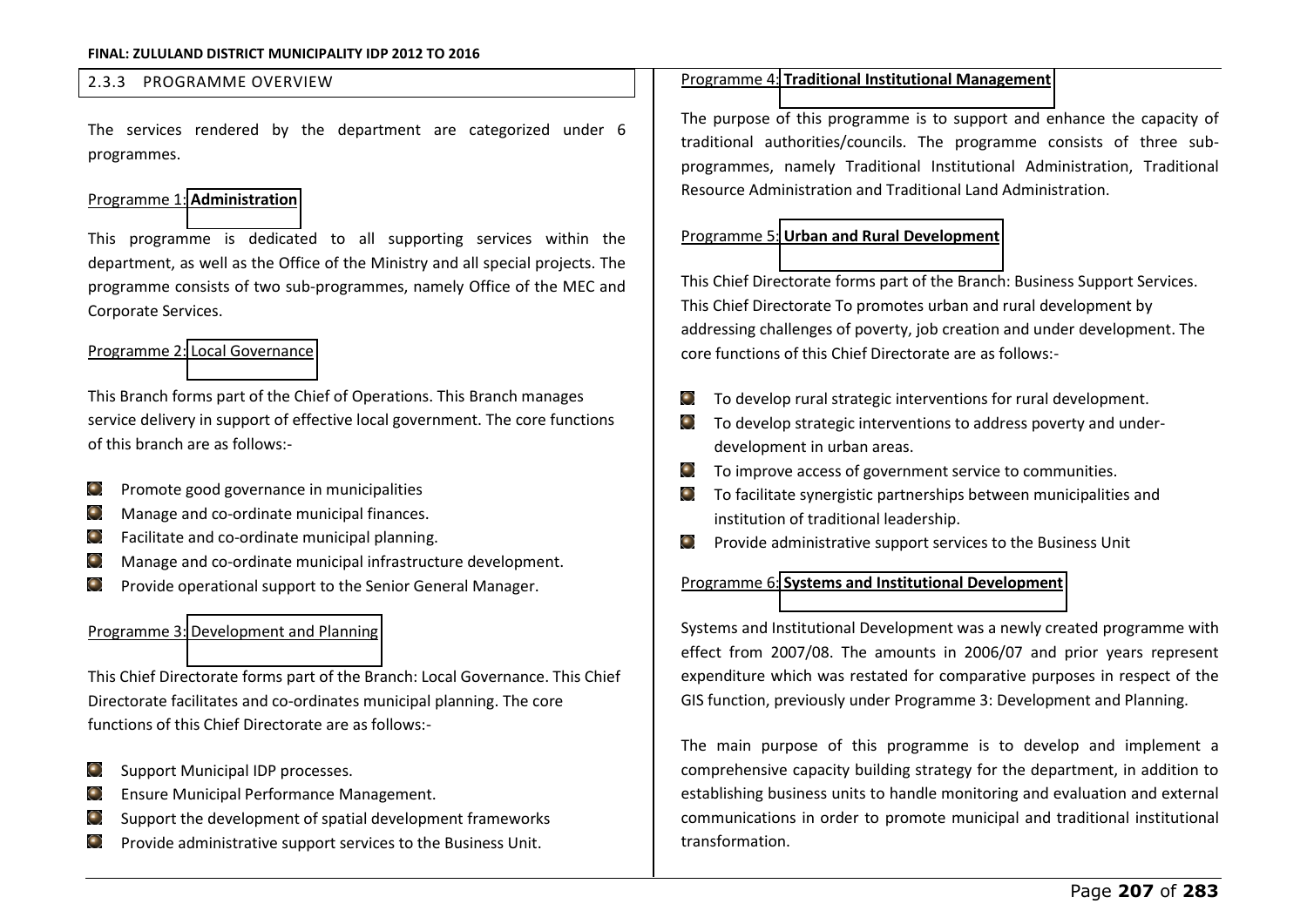This programme consists of the following five sub-programmes: Capacity Building, Monitoring and Evaluation, Institutional Transformation and External Communications and Development Information Services.

# 2.4 KZN DEPARTMENT OF ECONOMIC DEVELOPMENT AND TOURISM

## 2.4.1 VISION

For KwaZulu-Natal to become a competitive economy that improves the lives of its people.

## 2.4.2 MISSION

To develop and implement strategies that encourage participatory sustanaible economic development

## 2.4.3 STRATEGIC GOALS

For the Department to effectively implement its programmes and projects, it identified the following goals that are further pinned down into practical objectives. These are not isolated from the province's socio-economic development priorities that are reflected in the Provincial Growth & Development Strategy as well as Provincial Industrial Development Strategy:

#### Strategic Goal 1:

To reduce poverty by 50% by 2014

#### Strategic objectives

- To provide a suitable environment for the creation of sustainable jobs,  $\left( \bullet \right)$
- To facilitate and promote skills development,
- To facilitate access to asset base for the poor,

 $\bullet$  To promote social enterprises.

#### Strategic Goal 2:

To grow the economy by 8% by 2014

## Strategic objectives

- To facilitate and promote integrated economic development planning,  $\bigodot$
- To facilitate and support the improvement of global competitiveness of industries,
- $\odot$ To promote the development of SMMEs and Co-operatives,
- $\bigodot$ To facilitate trade and the inflow of foreign direct investment.

## Strategic Goal 3:

To promote good corporate governance

#### Strategic objectives

- To strengthen compliance with relevant pieces of legislation and  $\left( \bullet \right)$ government policies,
- To facilitate strategic stakeholder partnership in the development of the  $\bullet$ provincial economy.

## Strategic Goal 4:

To be a centre of excellence

## Strategic objectives

- To implement a strategy of operational excellence,
- To promote a culture of good corporate governance. $\bigodot$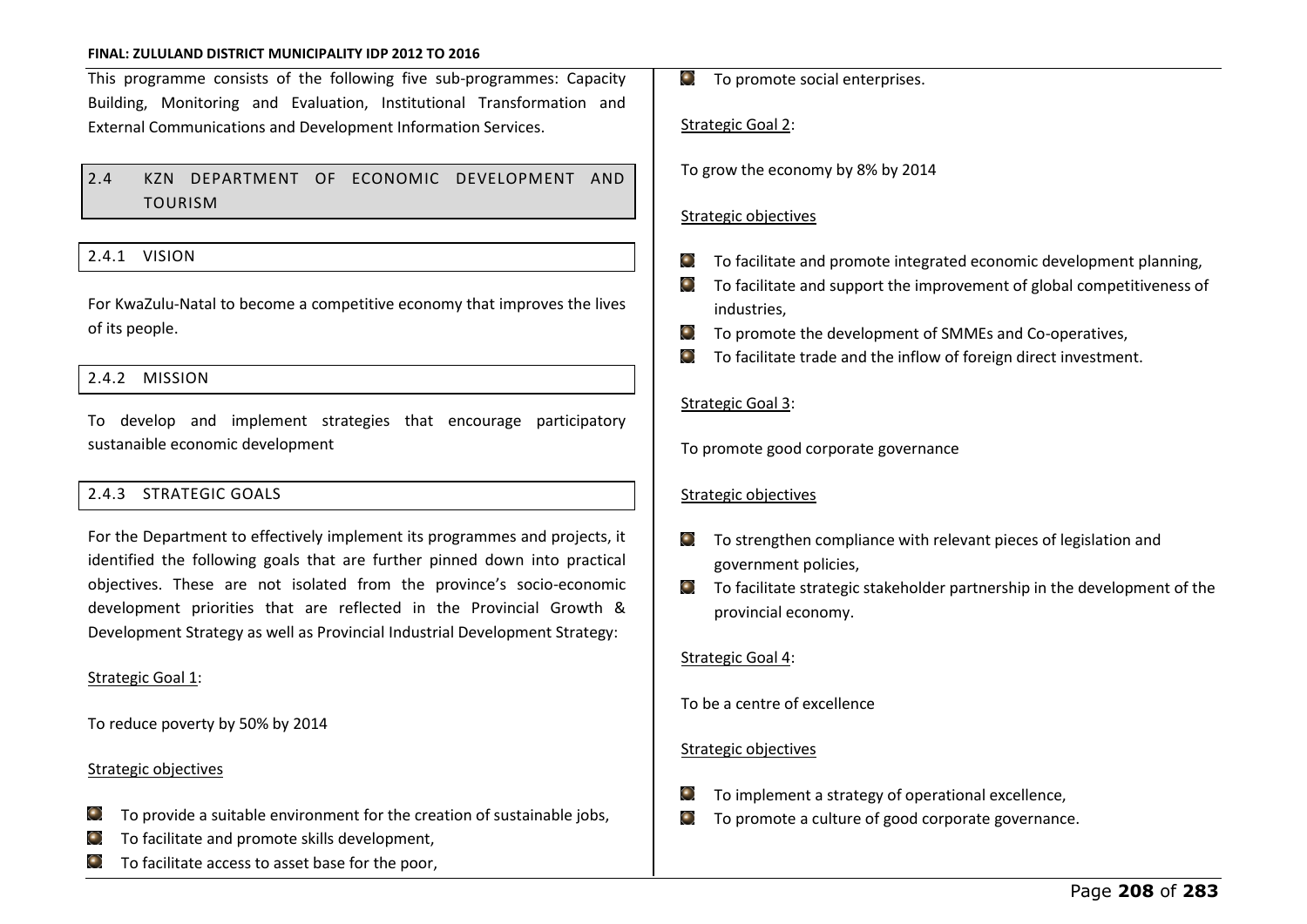# 2.5 KZN DEPARTMENT OF ARTS & CULTURE

## 2.5.1 VISION

Prosperity and social cohesion through Arts and Culture

## 2.5.2 MISSION

To provide world class services in arts and culture for the people of KwaZulu-Natal by:

- $\bullet$ Developing and promoting arts and culture in the Province and mainstreaming its role in social development
- Developing and promoting the previously marginalized languages and enhancing the linguistic diversity of the province
- Collecting, managing and preserving archival, museum and other forms of information resources
- Integrating and providing seamless art and culture services to the  $\bullet$ communities of the Province

## 2.5.3 STRATEGIC OBJECTIVES:

Efficient and transparent delivery of Arts, Culture and Tourism Services through:

Goal 1: The promotion of participation in and development of arts and culture.

## Strategic Objectives:

Create awareness of different art forms on the province  $\left( \bullet \right)$ Provide a platform for the development of artistic skills for selfsustainability

- Provision of training and facilities for moral development through ⊙ cultural participation initiatives which include youth, women and physically challenged
- Provision of access to cultural infrastructure
- $\bullet$ Facilitate access to all artistic and cultural programmes for the physically challenged
- $\left( \bullet \right)$ Using arts and culture to address the social and health threats brought about by HIV/AIDS and other social ills, incorporating programmes for HDI's
- Goal 2: The promotion of tourism and provision of support to public entities.

### Strategic Objectives:

- Provide support to the public entities, ensure compliance and play  $\left( \begin{matrix} \bullet \\ \bullet \end{matrix} \right)$ oversight role.
- $\bigodot$ Ensure development and implementation of Provincial Tourism policy.
- $\bullet$ Ensure integrated multi-sectoral participation on the tourism industry.
- ۰ Ensure availability of diverse tourism opportunities to promote the province as a tourism destination, locally, nationally, continentally and internationally.

Goal 3: The promotion of multi-lingualism and development of history marginalized languages

- Develop, implement and maintain a language policy in the province  $\odot$
- $\odot$ Coordinate terminology development
- $\bullet$ Provide translation, editing and interpretation services
- $\bullet$ Facilitate literacy development
- $\odot$ Provide administrative support to strategic language bodies

Goal 4: The provision of public library and information services, resources and support to municipalities and the promotion of library development and usage.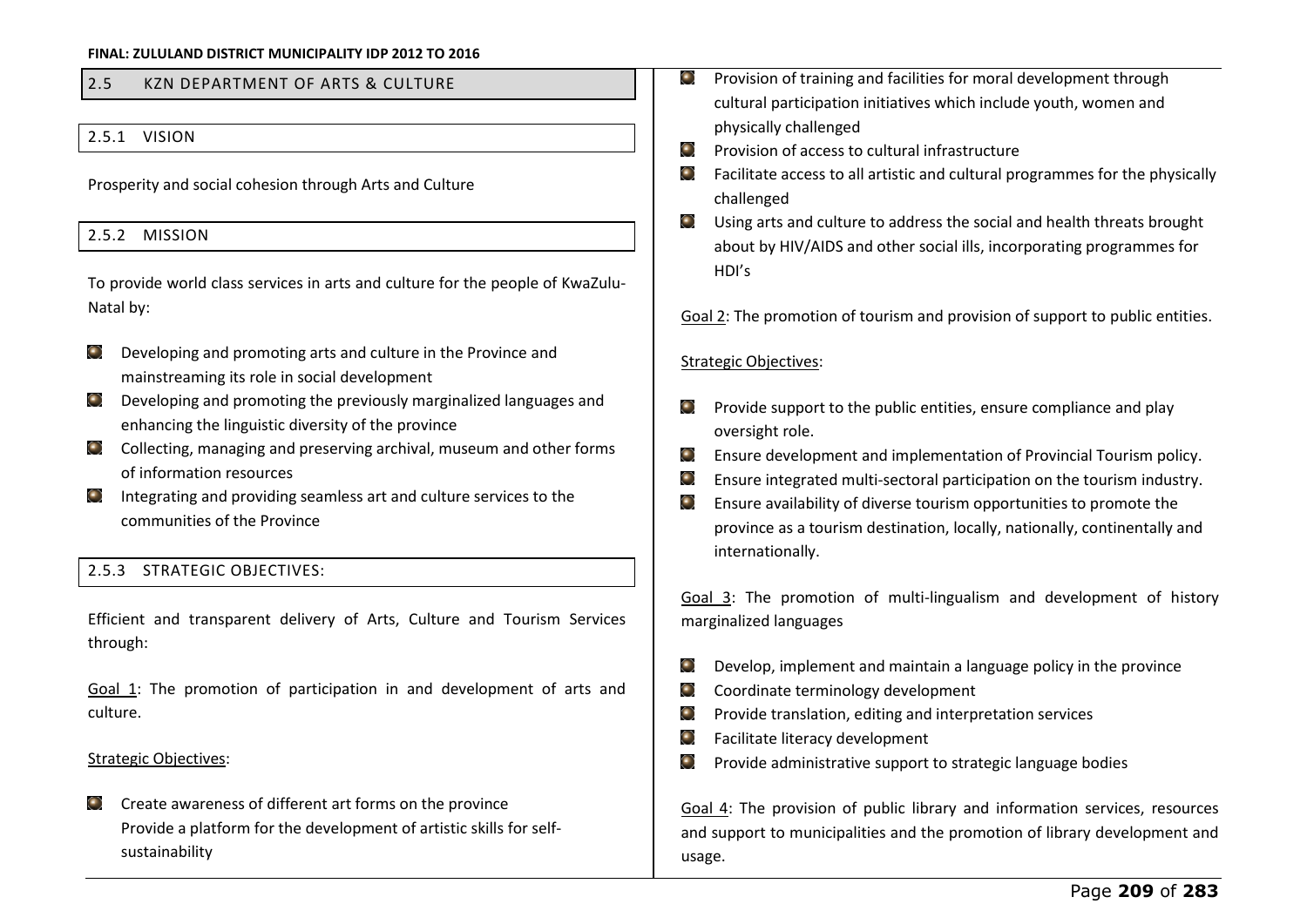## Strategic Objectives:

- Improve public library access in all communities by building, upgrading,  $\bullet$ equipment and automating public libraries.
- Develop and sustain a reading culture by acquiring and processing  $\bullet$ appropriate library material in all forms.
- $\bullet$ Ensure the equitable provision of access to information by all communities.
- Improve service delivery through promotion, training and professional  $\bullet$ support.

Goal 5: The promotion, management and preservation of public records;

## Strategic Objectives:

- To provide archival service and promote the use of, and enable access to  $\left( \bullet \right)$ archives.
- To ensure proper management and care of records on government bodies.
- Development upgrading and maintenance of facilities and other infrastructure to increase access.
- To improve and promote the provision and access to information
- To acquire and preserve public records.

# 2.6 KZN DEPARTMENT OF EDUCATION

2.6.1 VISION

A well educated, skilled and highly developed citizenry.

## 2.6.2 MISSION STATEMENT

To provide equitable access to quality education for the people of KwaZulu-Natal.

## 2.6.3 STRATEGIC GOALS

- Provide high quality, relevant education to all learners, regardless of  $\left( \begin{matrix} \bullet \\ \bullet \end{matrix} \right)$ age, which will equip them with knowledge, skills, values and attitudes to meet the challenges of the 21st century;
- $\bullet$ Transform the department into a 21st century learning organisation, with the focus on results, high performance, effective communication and quality service delivery;
- Transform schools and colleges into self-reliant and effective learning  $\bigodot$ institutions that are also community centres for life long learning;
- Develop the department's human resource capacity to meet the highest  $\bullet$ standards of professionalism in line with the requirements of the Employment Equity Act and other transformation targets;
- $\left( \begin{matrix} \bullet \\ \bullet \end{matrix} \right)$ Provide and utilise resources to achieve redress and equity, and to eliminate conditions of physical degradation in institutions;
- $\bigodot$ Eliminate fraud, corruption and mal-administration; and
- $\bigodot$ Deal urgently and purposefully with the impact of the HIV and AIDS pandemic, as part of an integrated provincial response.

While the higher-level strategic goals remain constant, a key question has arisen as to the department's role in mitigating conditions of underdevelopment. The strategy of the department therefore becomes the provision of access to quality education and skills for all and, in particular, the poor. All programmes are continually assessed in terms of how effectively they contribute to addressing issues of physical, epistemological and sociocultural access of the population of this province.

# 2.7 KZN DEPARTMENT OF HEALTH

2.7.1 VISION

Optimal health status for all persons in KwaZulu-Natal

2.7.2 MISSION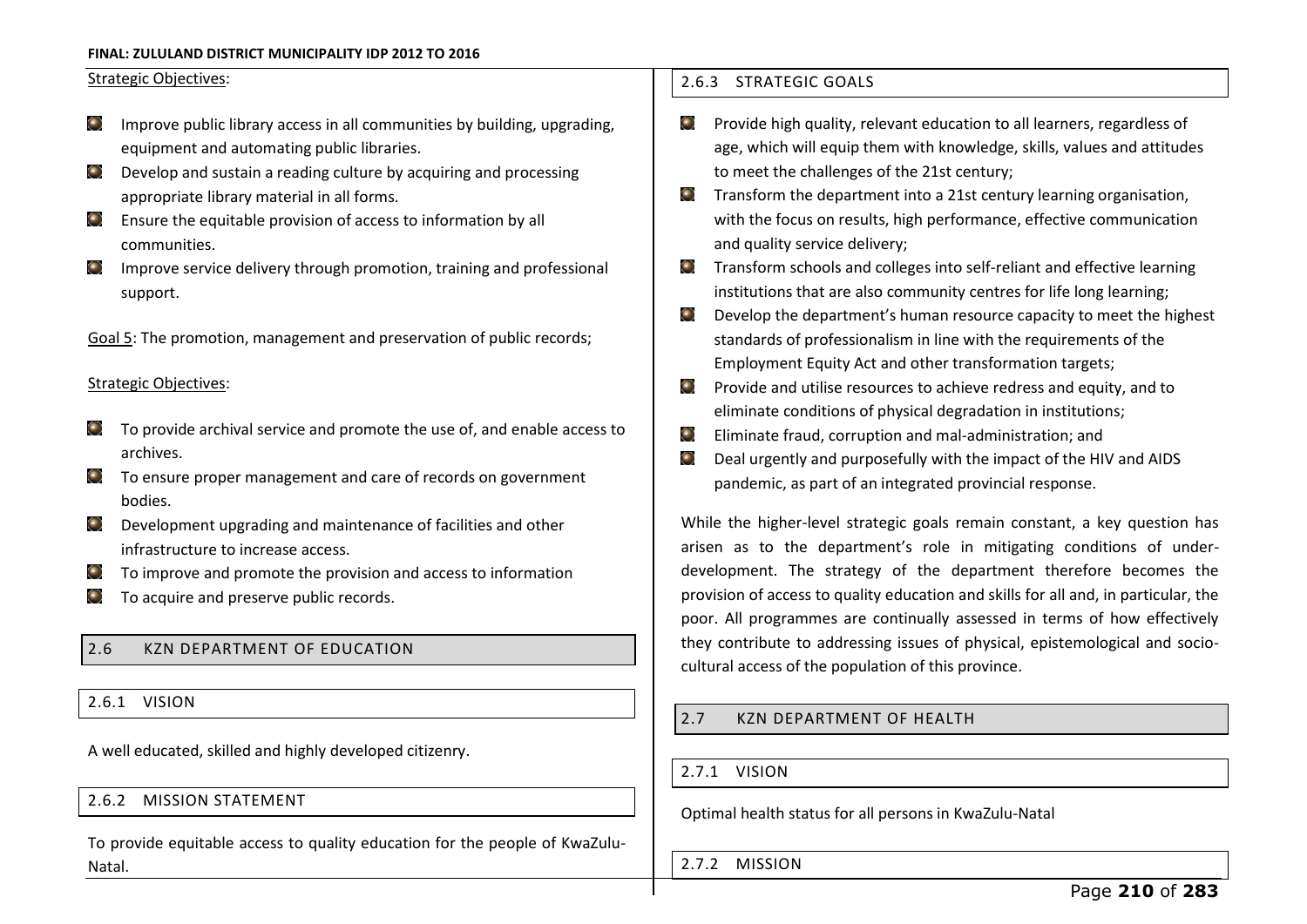To develop a sustainable, co-ordinated, integrated and comprehensive health system at all levels, based on the primary health care approach through the district health system.

## 2.7.3 STRATEGIC GOALS AND OBJECTIVES

- Enhancing the productive capacity of the economy and investing in  $\bigodot$ economic and social infrastructure to accelerate growth through strengthened and increased collaboration with external stakeholders and service providers involved in the health sector, and through the acceleration of infrastructure development and acquisition of medical equipment;
- $\bullet$ Enhancing job creation by supporting labour intensive industries and expanding employment creating government programmes by ensuring that Supply Chain Management effectively supports the service delivery needs of all health institutions through developmentally oriented processes, as well as through ensuring that appropriate financial, procurement and human resource delegations are in place;
- Investing in human development and maintaining a progressive social  $\bullet$ security net by sustaining and expanding the health work force through the implementation of innovative human resource management strategies and implementing performance management and coaching programmes, as well as by ensuring the effective implementation of programmes to reduce non-communicable diseases and diseases of lifestyle;
- Improving the quality of education, health and other social services and  $\bullet$ intensifying targeted antipoverty initiatives and identifying new ones where necessary. This entails mainstreaming of primary health care services, ensuring integrated planning for the provision of health services, continuing to implement the Tuberculosis Crisis Management Plan, continuing to accelerate and sustain the implementation of the National Strategic Plan for Comprehensive HIV and AIDS, as well as decreasing preventable causes of maternal child and women's health morbidity and mortality, and by accelerating and sustaining the

provision of nutritional support through the integrated Nutrition Programme; and

 $\bullet$ Improving the capacity and effectiveness of the state to deliver services and enhancing safety and security by improving clinical governance, including quality of care and infection prevention and control, ensuring that key support services are effectively provided, ensuring that Geographical Information Systems (GIS) for health planning and service delivery are in place, improving the quality and use of health data, implementing an appropriate monitoring and evaluation system and ensuring equitable and appropriate distribution of Tele-health and information technology (IT) resources.

## 2.8 KZN DEPARTMENT OF HUMAN SETTLEMENTS

## 2.8.1 VISION

Enabling all people to house themselves by engaging various institutions and stakeholders in the provision of a conducive and enabling environment.

### 2.8.2 MISSION

To effectively and efficiently manage the implementation of National and Provincial Housing Programmes in partnership with the relevant role players, by developing sustainable human settlements characterized by affordable and adequate shelter for qualifying citizens in KwaZulu-Natal.

### 2.8.3 STRATEGIC OBJECTIVES

- $\bullet$ Eradicate slums in KwaZulu-Natal by 2014;
- $\odot$ Strengthen governance and service delivery;
- Ensure job creation through housing delivery;  $\odot$
- $\bigodot$ Accelerate housing delivery in rural areas;
- $\odot$ Accelerate the Hostels Redevelopment and Upgrade Programme;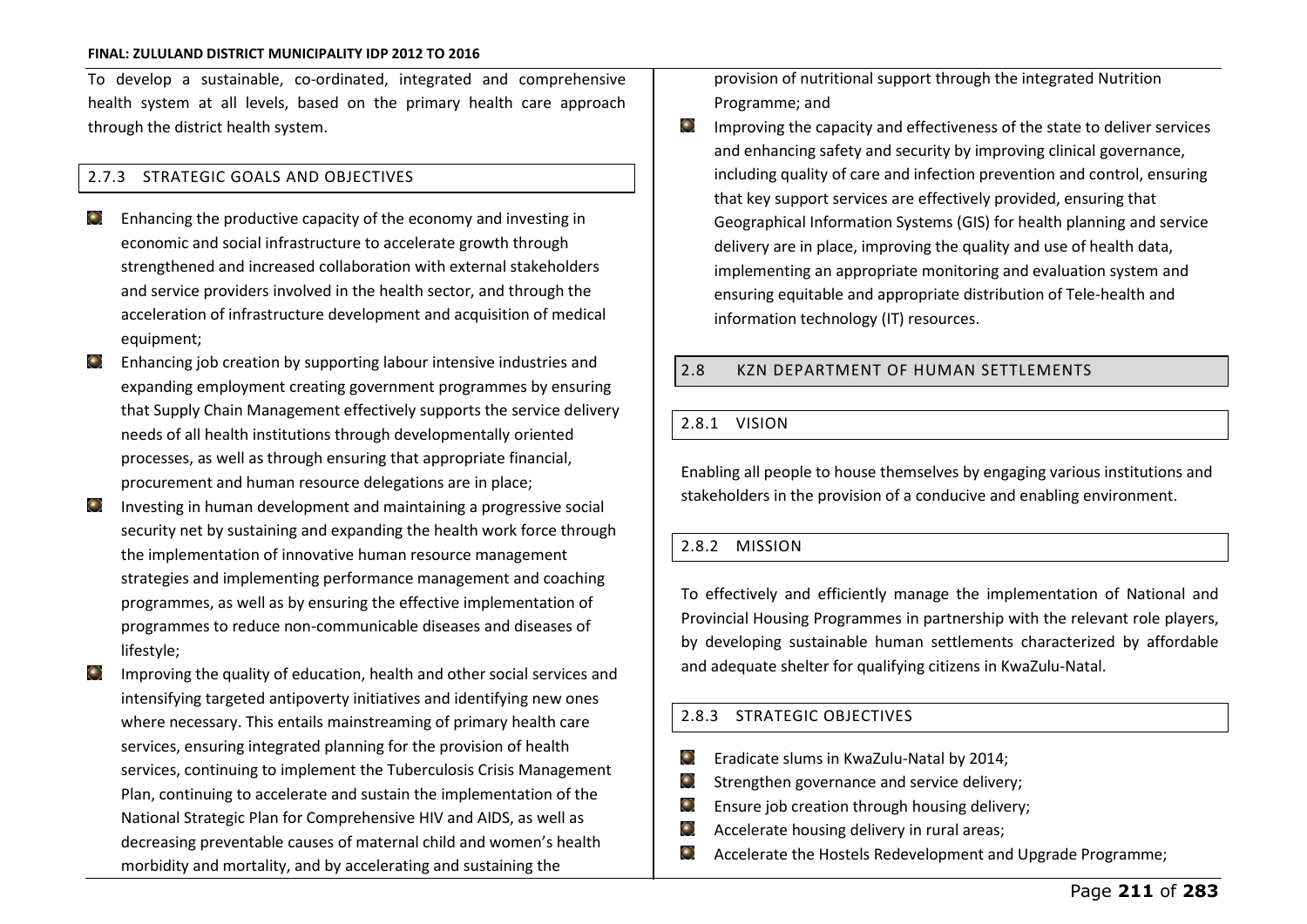- $\bigodot$ Complete all blocked projects by 2007;
- Create rental/social housing opportunities;  $\left( \begin{matrix} 0 \\ 1 \end{matrix} \right)$
- $\bullet$ Build the capacity of housing stakeholders (especially municipalities);
- $\left( \begin{matrix} 0 \\ 1 \end{matrix} \right)$ Promote home-ownership;
- Provide housing for vulnerable groups including those affected by HIV  $\bullet$ and AIDS;
- $\left( \begin{matrix} 0 \\ 1 \end{matrix} \right)$ Ensure the provision of incremental housing; and
- Implement a Financial Services Market Programme.

## 2.8.4 CORE FUNCTIONS

- To promote the provision of housing development;
- To promote the provision of affordable housing and essential services;
- To manage, control and maintain the immoveable assets of the department;
- $\bullet$ To administer and manage housing subsidies to targeted groups;
- To research, establish, monitor and implement policies within the National Housing Policy framework;
- To formulate a provincial housing development plan for the province;  $\left( \bullet \right)$
- To facilitate and create housing institutions;
- To provide legal advice on land and environmental issues;
- $\bullet$ To rehabilitate existing houses for victims affected by political unrest and correct the previous dysfunctionalities of the Housing Resettlement Programme;
- To administer and co-ordinate the Hostels Redevelopment and Upgrade  $\left( \begin{matrix} \bullet \\ \bullet \end{matrix} \right)$ Programme; and
- To administer the clearance of slums in the Province of KwaZulu-Natal.

# 2.9 KZN DEPARTMENT OF SPORT AND RECREATION

## 2.9.1 VISION

United and healthy communities through sport and recreation.

## 2.9.2 MISSION

We will maximize opportunities through the promotion, development and transformation of sport and recreation to create cohesive and sustainable communities and enhance the quality of life of the citizens of KwaZulu-Natal.

## 2.9.3 STRATEGIC OBJECTIVES

- $\bigodot$ Render an efficient and effective administration support service to the MEC;
- Provide Parliamentary support to the MEC;  $\bigodot$
- $\bigodot$ Promote accountability at all managerial levels and ensure the proper delegation of responsibilities to the relevant levels in the Department;
- Ensure sound financial accounting processes;  $\bigodot$
- $\odot$ Ensure compliance with the PFMA through the implementation of relevant financial management procedures;
- $\odot$ Promote financial control through internal inspectorate and control;
- $\bigodot$ Render human resource management and development;
- Ensure human resource planning, development, training and policy  $\bigodot$ formulation;
- $\left( \begin{matrix} \bullet \\ \bullet \end{matrix} \right)$ Manage labour relations and discipline;
- Provide auxiliary support services;  $\bigodot$
- Render communication and marketing services;  $\odot$
- $\odot$ Render administrative support to districts and clusters;
- $\odot$ Promote participation and development in junior sport;
- $\bigodot$ Promote participation and development in sport in communities;
- $\bigodot$ Promote participation and development in recreation;
- $\odot$ Co-ordinate the provision and development of sport and recreational facilities;
- $\bigodot$ Provide a research and information service.

## 2.10 KZN DEPARTMENT OF TRANSPORT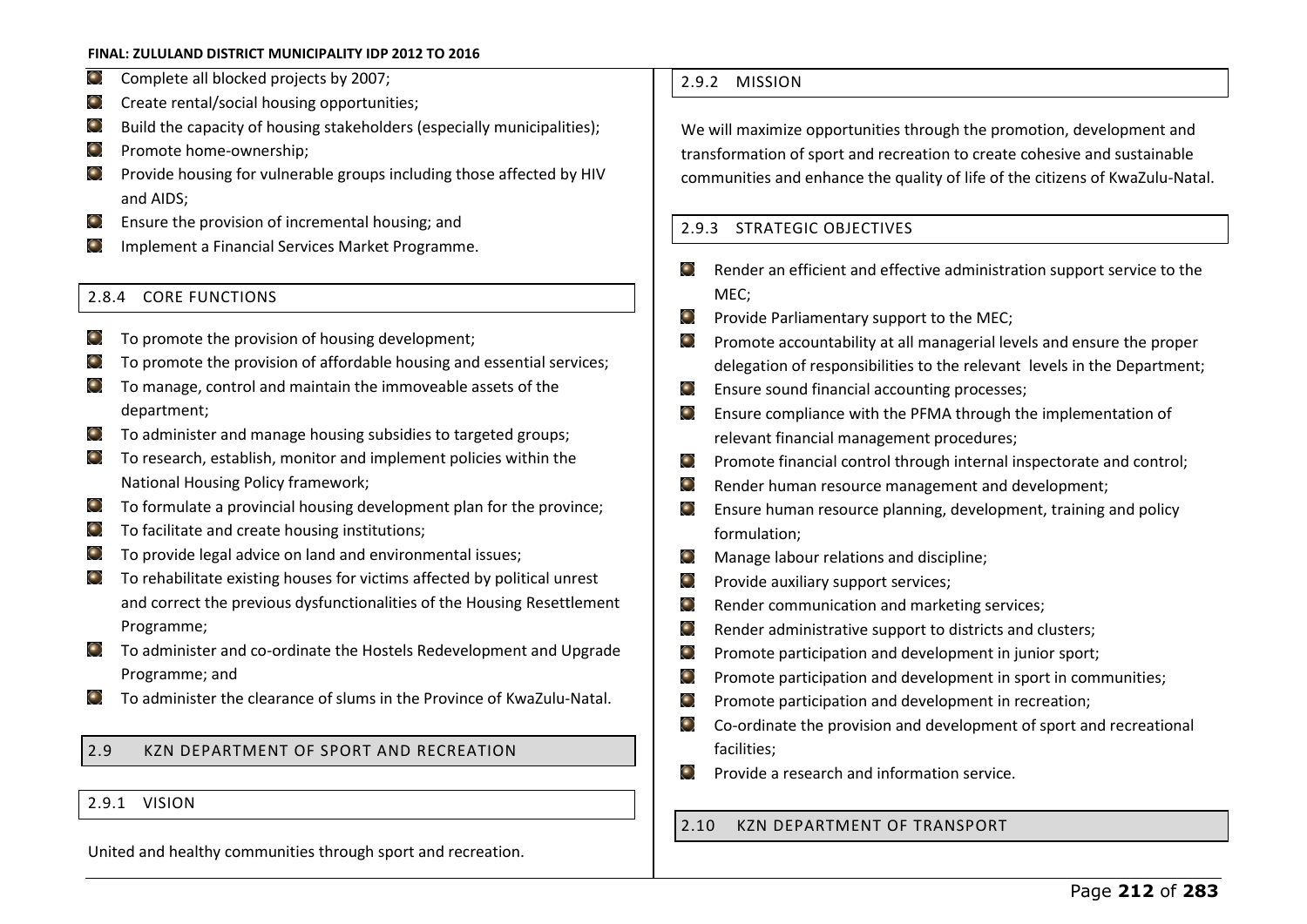#### 2.10.1 VISION

"Prosperity Through Mobility"

This means that all activities of the Department and the manner in which the Department delivers services to communities will increase the wealth and quality of life to all citizens of the province.

## 2.10.2 MISSION STATEMENT

"We will provide the public with a safe, integrated, regulated, affordable and accessible transportation system, and ensure that, in delivering on our mandate, we meet the developmental needs of our province."

#### **AND**

We will promote transparent and accountable government, plan in accordance with the needs of our customers, and ensure effective, efficient and transparent delivery of services through the appropriate involvement of the public and through regular and accurate reporting."

### 2.10.3 STRATEGIC OBJECTIVES

- Improving and ensuring road and public transport safety;  $\left( \bullet \right)$
- Developing the people, the economy and the infrastructure of KwaZulu- $\bullet$ Natal;
- Institutionalising public participation and strengthening democratic governance;
- Facilitating rural development, reducing poverty and inequality and ensuring an infrastructure balance;
- Facilitating the growth and development of the road construction  $\bullet$ industry in KwaZulu-Natal, so as to be fully representative of the demographic profile of the province; and

Ensuring financial accountability, value based resource management  $\odot$ and development of integrated management systems.

## 2.10.4 CORE FUNCTIONS

Turning the vision of the department into reality can only be achieved by focusing the attention and energy of all employees and relevant stakeholders on the performance of core functions that are to produce results. The core functions are:

#### **Road Infrastructure**

To construct and maintain a balanced road network that complies with the Provincial Growth and Development Strategy.

#### Public and Freight Transport  $\left( \cdot \right)$

The planning and provision of urban and rural public transport facilities, conducting transport studies, the control of road transportation, provision of transport planning frameworks, and the management of public transport services and the public road network.

#### $\bullet$ Road Traffic

The registration and licensing of vehicles and drivers, the regulation of traffic on public roads, the maintenance and provision of visible road traffic signs and the implementation of road safety campaigns and awareness programmes.

#### Support Functions  $\bigodot$

To effectively perform these core functions and to effectively deliver and provide services to the public, the Department needs technical and / or professional support in the following areas: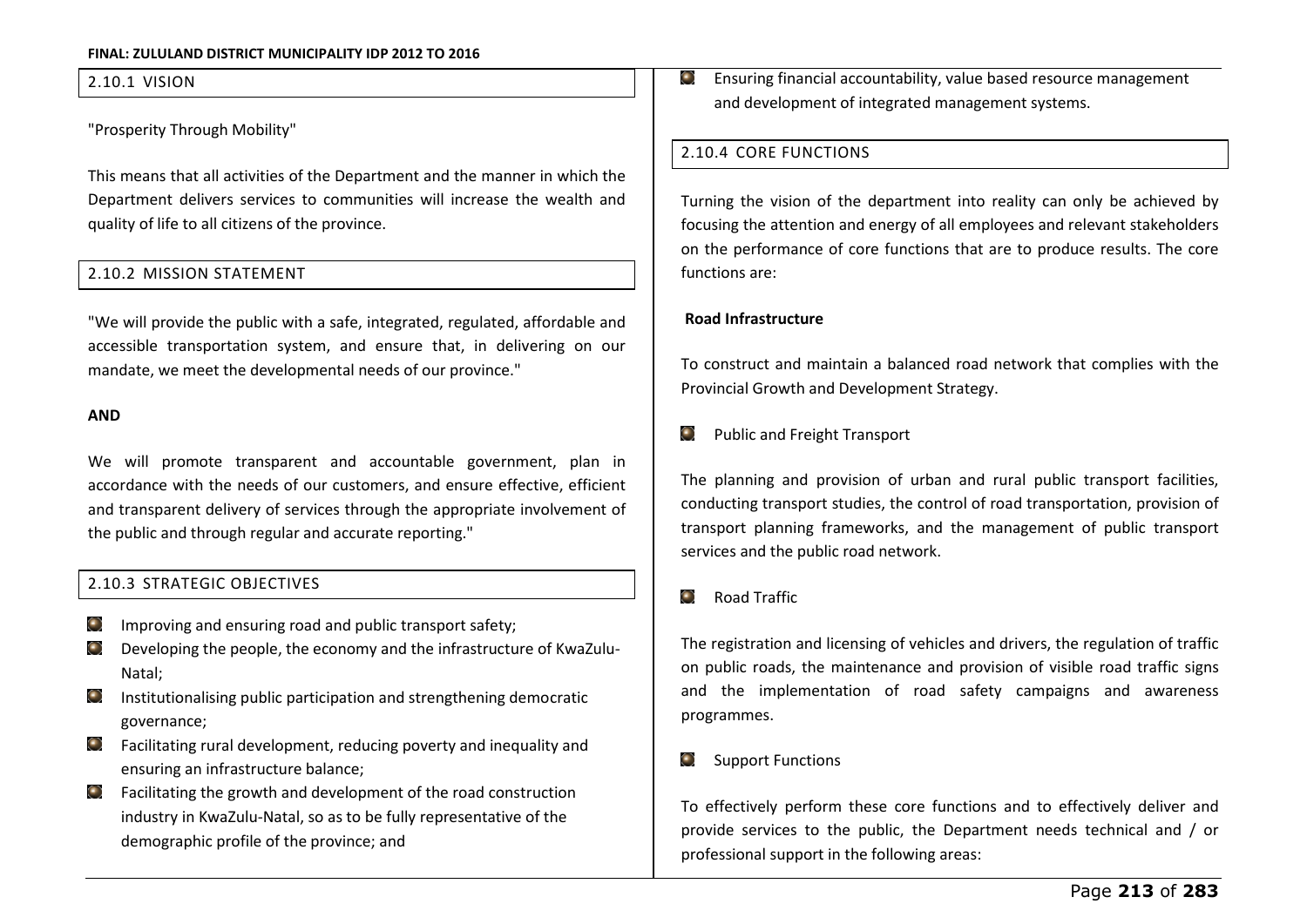۹ Human Resources Management and Development;

- $\left( \begin{matrix} 0 \\ 1 \end{matrix} \right)$ Financial Management;
- $\bullet$ Communication;
- $\left( \begin{matrix} \bullet \\ \bullet \end{matrix} \right)$ Monitoring and Evaluation;
- $\bullet$ Procurement; and
- Legal Services.  $\bullet$

# 2.11 KZN DEPARTMENT OF PUBLIC WORKS

## 2.11.1 VISION

"A thriving economy through infrastructure development and property management"

## 2.11.2 MISSION

"We will lead in infrastructure development and property management in KwaZulu-Natal"

## 2.11.3 STRATEGIC OBJECTIVES

- Strategic objectives are areas of organisational performance that are critical to the achievement of its mission. They are areas that describe the strategic direction of the organisation. They directly influence the outcomes of the organisation.
- $\left( \bullet \right)$ In its determination of its relevant strategic objectives, the Department has taken into account the Provincial 2020 Vision and the Department's Mandates. The Department has discussed the Provincial Priority Areas and will emphasize specific functions where these can positively impact upon these priorities. For ease of reference, the priority areas are listed as -
- Eradication of poverty and inequality;
- Managing the impact of HIV/AIDS and reducing its spread;
- Re-engineering and enhancing integrated service delivery in  $\left( \begin{matrix} \bullet \\ \bullet \end{matrix} \right)$ government;
- $\bigodot$ Investing in infrastructure;
- Strengthening of governance; and
- Human capability development.  $\bigodot$

The strategic objectives listed herewith were identified and adopted by the Department. The attainment of these objectives must be ensured by management (led by the Head of the Department) in developing the operational-plans of the organisation.

## 2.11.4 PROGRAMMES

## Programme 1: Administration:

### Management

- Objective 1: To improve service delivery,  $\odot$
- $\left( \begin{matrix} \bullet \\ \bullet \end{matrix} \right)$ Objective 2: To continuously improve the procurement process,
- $\bullet$ Objective 3: To ensure effective communication,
- $\odot$ Objective 4: To ensure accountability,
- $\odot$ Objective 5: To improve financial management,
- $\bigodot$ Objective 6: To develop and manage a human resource strategy

### Ministry

- $\bigodot$ Objective 1: To provide overall policy direction (both strategic and political)
- Objective 2: To monitor and reduce security threats and risks within the  $\bigodot$ department,
- $\left( \begin{matrix} \bullet \\ \bullet \end{matrix} \right)$ Objective 3: To achieve high level of beneficiary satisfaction and employment opportunities,
- Objective 4: To drive the Department's participation in the alleviation of  $\bigodot$ poverty in KwaZulu-Natal,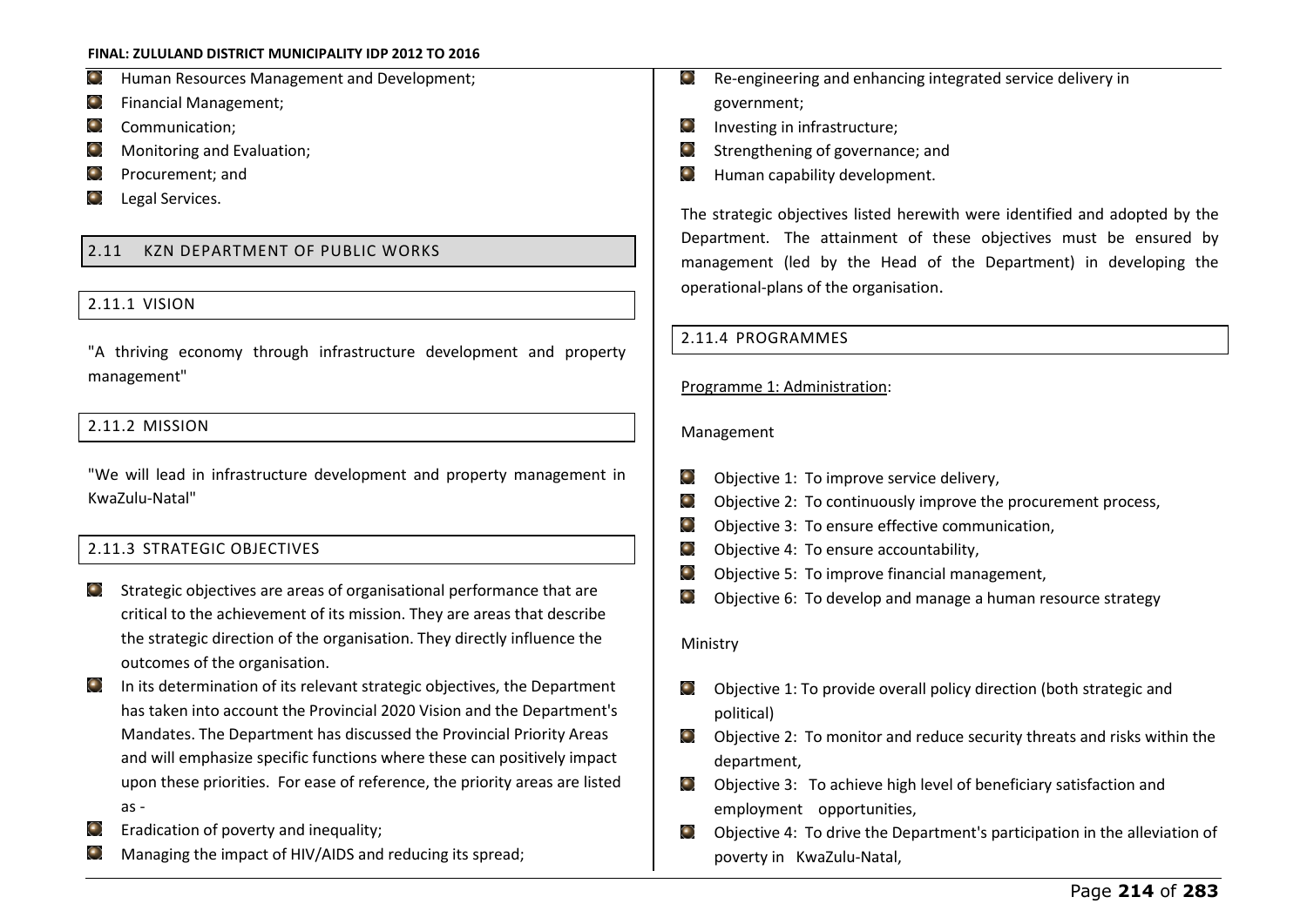- $\left( \begin{matrix} 0 \\ 1 \end{matrix} \right)$ Objective 5: To improve the public image and the manner in which the Department is perceived,
- $\bullet$ Objective 6: To provide response and quick services on cabinet and parliamentary matters.

#### Programme 2: Real Estate:

- $\odot$ Objective 1: To develop an asset management strategy,
- Objective 2: To develop, review and implement standard operating  $\left( \bullet \right)$ procedures,
- $\bullet$ Objective 3: To institute a Provincial preventative maintenance plan,
- Objective 4: To develop, review and implement policies of the  $\left( \bullet \right)$ department,
- Objective 5: To manage the roster for the appointment of Consultants,  $\bullet$
- Objective 6: To develop norms and standards for external contractors.

## Programme 3: Provision, Structures And Equipment:

- Objective 1: To provide buildings, structures and equipment to client ⊙ departments timeously and according to their specifications,
- Objective 2: To improve service delivery methodology,  $\left( \begin{matrix} \bullet \\ \bullet \end{matrix} \right)$
- Objective 3: To create an enabling environment for Affirmable Business  $\left( \bullet \right)$ Enterprises to do business with the Department,
- $\left( \bullet \right)$ Objective 4: To initiate and coordinate strategic partnerships,
- Objective 5: To align and coordinate operational activities of the Regions  $\left( \bullet \right)$ in line with the Departmental strategic objectives. ROLE OF THE DISTRICT MUNICIPALITY

In terms of the Constitution, the White Paper and the legislation flowing from it, the district is required to structure and manage its administration, budgeting and planning processes to give priority to the basic needs of the community, to promote the social and economic development of the district as a whole and to participate in national and provincial development programmes. The role of the district municipality also lies in facilitating integrated development planning, including land-use planning, economic planning and development, and transport planning. The role of district municipality as infrastructural development agents is administered through levies and should also provide bulk-services where required. The district municipality has the responsibility of stepping-in where local municipalities fail whereby it must provide and maintain appropriate levels of municipal services where the local municipalities fail.

## 3. SECTOR DEPARTMENT INVOLVEMENT IN THE IDP PROCESS

Sector Departments were invited, in writing, to provide the following information to ZDM. However, none of the Departments provided the requested information.

- Project Timeframes; Θ
- $\bigodot$ 3-Year Budget Projections;
- $\bullet$ Co-operation / contribution required from any municipality in DC 26 in terms of the above; and
- Any information that may be deemed useful by the Municipality.  $\bigodot$

## 4. ROLE OF THE LOCAL MUNICIPALITY

The developmental role of the Zululand District Municipality requires it to work together with local communities to find sustainable ways to meet the community's needs and improve their quality of life. The municipality must provide a vision and leadership for all those who have a role to play in achieving local prosperity. It must also exercise its powers and functions in a way that has a maximum impact on the social development of communities and on the growth of the local economy, in a sustainable manner.

# 5. ROLE OF COUNCILLORS, THE INGONYAMA TRUST BOARD AND TRADITIONAL AUTHORITIES

5.1 COUNCILLORS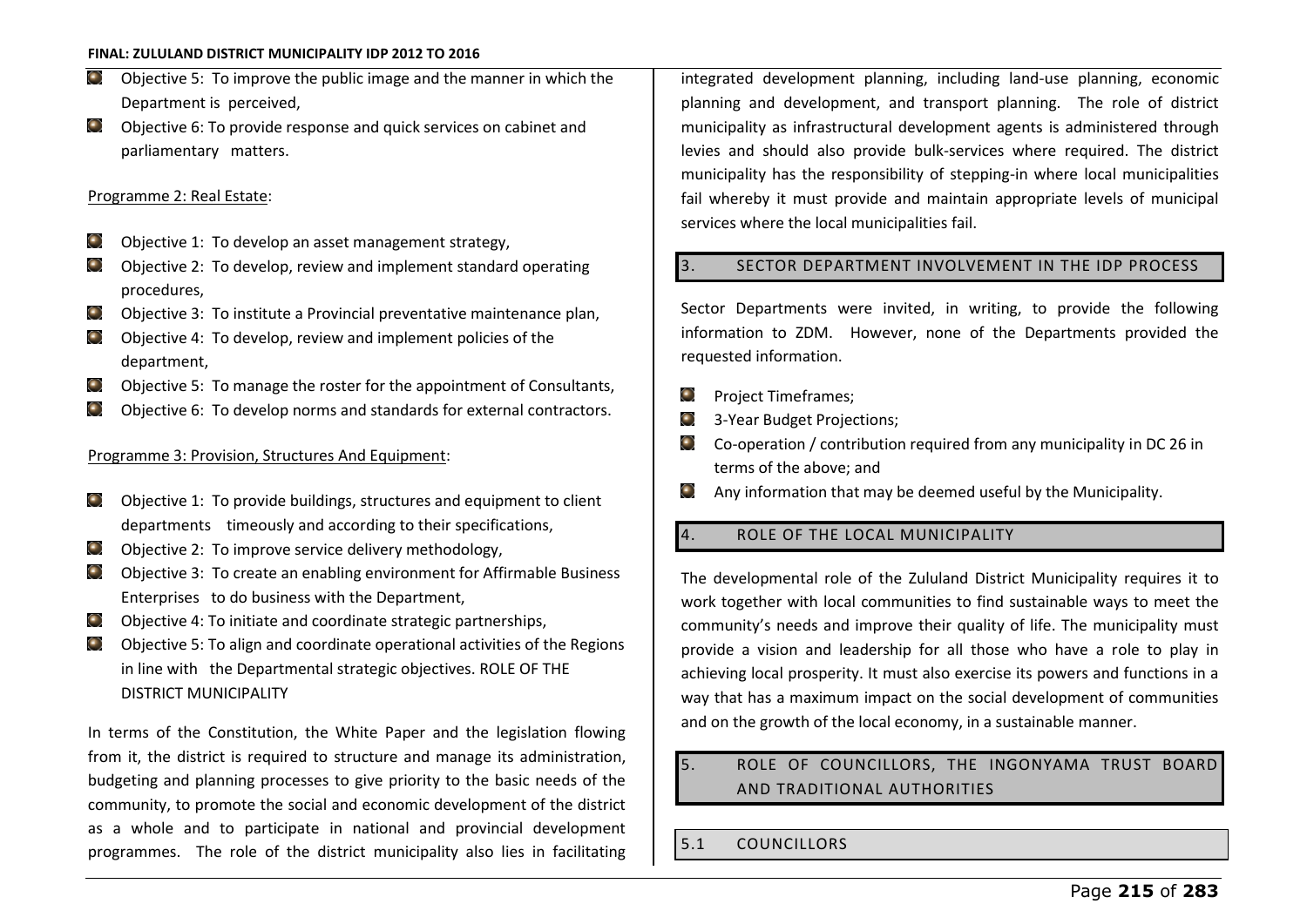- Take responsibility for providing access to basic services including  $\bullet$ administration, planning and evaluation, local roads, refuse and sewerage removal, water and sanitation, electricity, storm water drainage, primary health services, protection and emergency services, security, transport, cemeteries, libraries and museums, and recreation facilities;
- Take responsibility for development through interaction with all  $\bigodot$ stakeholders in setting priorities for access to affordable services; infrastructure development; and local economic development;
- $\left( \bullet \right)$ Identity local needs and motivate for funding to meet those needs, from the District Councils and other sources.

## 5.2 THE INGONYAMA TRUST BOARD

## 5.2.1 BACKGROUND

The Ingonyama Trust was established in terms of the KwaZulu-Natal Ingonyama Trust Act, (Act 3 of 1994). This Act was amended by the National Act 9 of 1997. Among other things, the KwaZulu-Natal Ingonyama Trust Amendment Act provided for the establishment of the Ingonyama Trust Board. The primary objective of the Board is to function as landowner-in-law of Ingonyama Trust land, which is in extent of some 2.7 million hectares spread throughout KwaZulu-Natal.

The legislation provides for His Majesty the King to be the sole trustee but in terms of the 1997 amendments the Board came into operation on the 2 October 1998 to actually administer the affairs of the Trust. The Chairperson of the Board is His Majesty the King of his nominee. The members are appointed by the Minister, subject to consultative procedures laid down in the Act.

The core business of the Trust is to manage the land for the "material benefit" and social will being of the individual members of the tribes". However, no alienation or burdening of the land may occur without the written permission of the relevant traditional or community authority.

## 5.2.2 VISION

The Board's vision is to improve the quality of life of the people living on Ingonyama Trust land by ensuring that land usage is to their benefit and in accordance with the laws of the land.

## 5.2.3 OBJECTIVES

The objectives of the Board are:

- $\left( \begin{matrix} \bullet \\ \bullet \end{matrix} \right)$ To formulate and implement policy;
- $\odot$ To provide and effective land administration system;
- $\bigodot$ To create a climate which encourages development and
- To extend security of tenure in accordance with both customary and  $\odot$ statutory law always subject to the Constitution Act, 1996.

## 5.2.4 THE BOARD

The Ingonyama Trust Board, "the Board" is a schedule 3A Public Entity reporting to the National Minister for Rural Development and Land Reform "the Minister" as Executive Authority. The Board is the Accounting Authority and derives its mandate form the KwaZulu-Natal Ingonyama Trust Act (Act 3 of 1994) as amended by National Act 9 of 1997 read in conjunction with the Public Finance Management Act (Act 1 of 1999). In addition the Board is also guided by the King Report on Corporate Governance.

In line with its statutory mandate the Board is responsible for:

- the formulation and implementation of policy;  $\odot$
- $\bigodot$ the provision of effective land administration and real estate management systems;
- $\bullet$  the creation of a climate to encourage development; and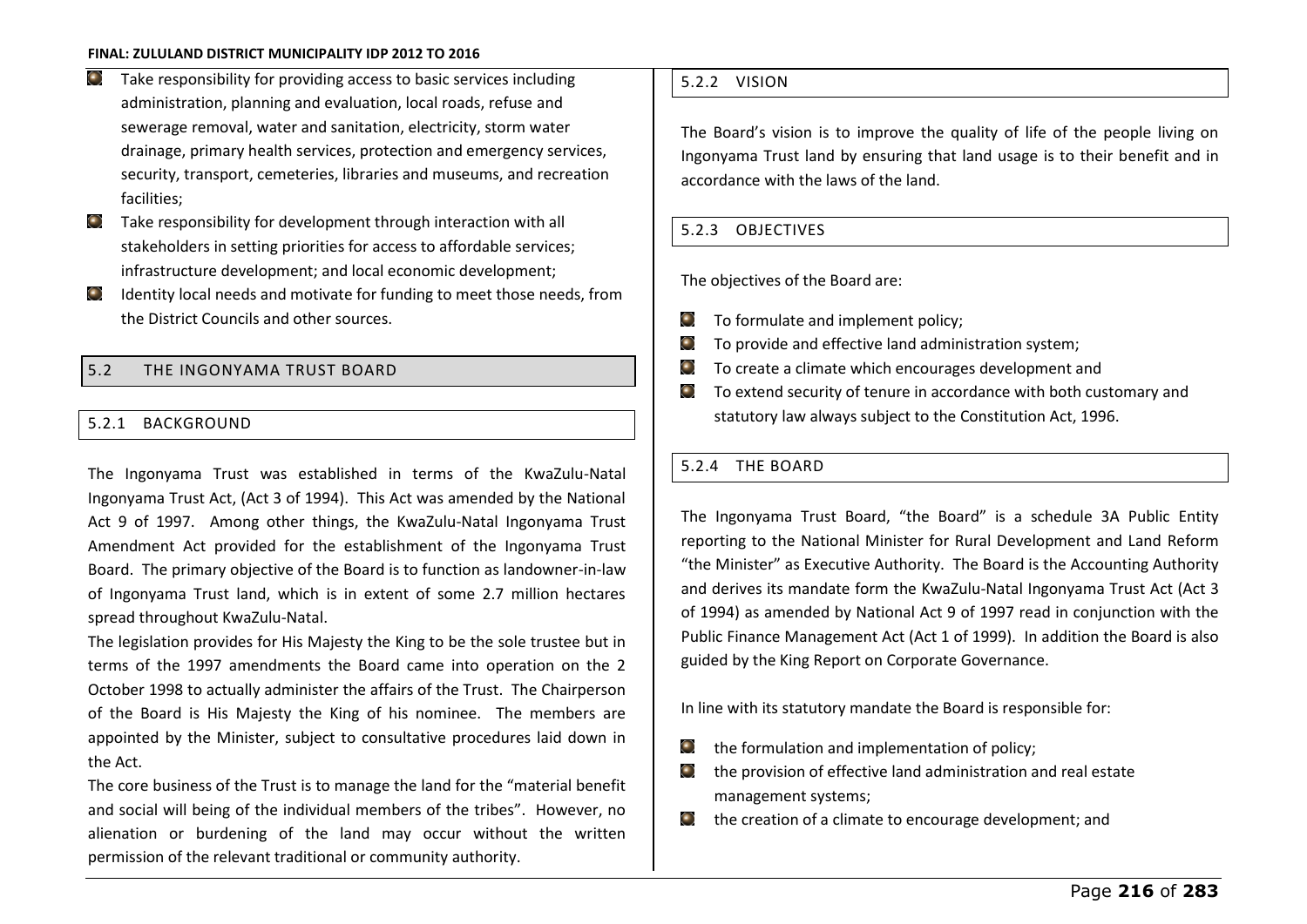$\left( \bullet \right)$ the extension of security of tenure in accordance with both customary and statutory law always subject to the Constitution Act (Act 108 of 1996).

In terms of Act 3 of 1994 (as amended) the Minister appoints members of the Board subject to consultation with His Majesty, the Premier and the Chairperson of the KwaZulu House of Traditional Leaders. Act 3 of 1994 as amended provides for His Majesty to be the sole Trustee and Chairperson of the Board and for the appointment of eight other Board members.

## The duties and objectives of the Board are:

- to provide strategic leadership;  $\bullet$
- to monitor operational performance of management;  $\bigodot$
- to protect the Trust's financial position;  $\bullet$
- to ensure that the Trust adheres to high standards of ethics and corporate behaviour;
- $\bigodot$ to review and adopt appropriate risk management and regulatory compliance policies; and
- to set policy, standards and objectives and ensure implementation.

The Executive Committee of the Board is responsible, *inter alia*, for the following:

- Advising and recommending to the Board
- the issuing of tenure rights including leases, servitudes, land availability agreements and development rights agreements; and
- the optimisation of revenue from commercial activities;  $\bigodot$
- developing frameworks, policies, guidelines and an environment to ensure that the Trust employs, rewards and retains dedicated efficient and loyal employees.
- ensuring adherence to all financial and administrative policies and procedures adopted by the Board;
- ensuring adherence to the provisions of the Public Finance Management Act (Act of 1999) and its Regulations;
- developing and maintaining effective systems of control and monitoring  $\odot$ to ensure cost effectiveness of funds controlled by the Trust.
- $\bullet$ ensuring that any income generated is efficiently collected and disbursed;
- ensuring that procurement procedures support Board Based Black  $\bigodot$ Economic Empowerment Policies; and
- $\left( \begin{matrix} \bullet \\ \bullet \end{matrix} \right)$ the submission to the Board of annual budgetary allocations and undertaking monthly reviews.

## 5.3 TRADITIONAL AUTHORITIES

The following is a list of Traditional Councils in the Zululand District Municipality:

- Mthethwa C
- $\bullet$ Mavuso
- $\bigodot$ Msibi
- Θ Ndlangamandla
- Ntshangase  $\bullet$
- × Simelane
- Hlahlindlela
- ۰ Matheni
- ۰ Usuthu
- ۰ Buthelezi
- Mbatha
- $\bullet$ Mlaba
- $\blacksquare$ Ndebele
- $\bullet$ Nobamba
- $\odot$ Sibiya
- $\bigodot$ Ndlangamandla Ext
- O Disputed Area
- $\bullet$ Khambi
- $\blacksquare$ Khambi Ext
- $\bigodot$ Mandhlakazi